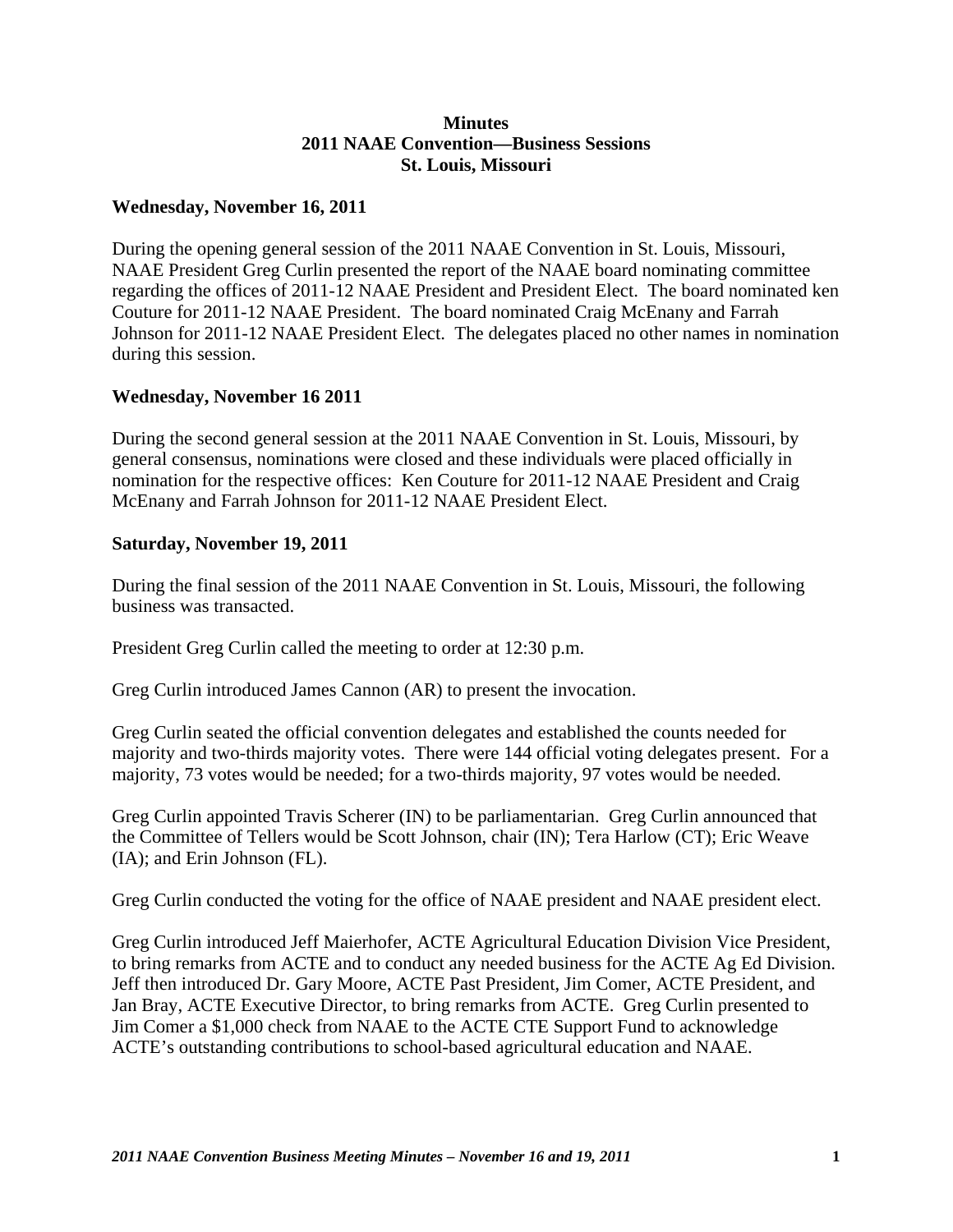Greg Curlin next introduced Ray Nash, President of The National Council for Agricultural Education. Ray presented a brief report from The Council and then recognized Greg Curlin and Ken Couture for their service as Council directors.

The NAAE board members presented the awards for Teacher Mentor (sponsored by CEV Multimedia), Ideas Unlimited (sponsored by Delmar Cengage Learning), and Teachers Turn the Key (sponsored by Dodge, as a special project of the National FFA Foundation).

Greg Curlin called on the committee chairs to present the reports from the seven standing committees, as follows:

**Finance**—Chairperson Jeff Bash (IL) presented the report and moved for acceptance of the report. The second to the motion was implied. The motion carried.

**Marketing**—Chairperson Deb Seibert (PA) presented the report and moved for acceptance of the report. The second to the motion was implied. The motion carried.

**Policy and Bylaws**—Chairperson Frank Yesalavich (NJ) presented the report and moved for acceptance of the report. The second to the motion was implied. The motion carried.

**Bylaws Amendment Proposal**—Frank Yesalavich (NJ) moved, Neil Pearson (MN) seconded, to amend the NAAE Bylaws by striking the following:

Article III. Membership

Sec. 4. Annual Dues

- (a) Active and direct active membership dues shall be \$60.00 annually.
- (b) Associate and retired membership dues shall be \$35.00 annually.
- (c) Student membership dues shall be \$10.00 annually.
- (d) Organizational/Business membership dues shall be \$750.00 annually.

and adding the following:

Article III. Membership

Sec. 4. Annual Dues

The dues of the organization shall be set and approved by the delegates for the membership. Changing membership dues of active, direct active, associate, retired, student, and organizational/business members requires a 2/3 majority vote of the delegates at the annual meeting. Notification, in writing, of dues change intent must be received by state leadership 30 days prior to convention.

Parker Bane (IL) moved to amend, Jon Wilson (MO) seconded, to strike "30 days prior to convention" and insert "60 days prior to convention." The amendment carried. The motion as amended carried. (106 delegates voted yes; 0 delegates voted no.)